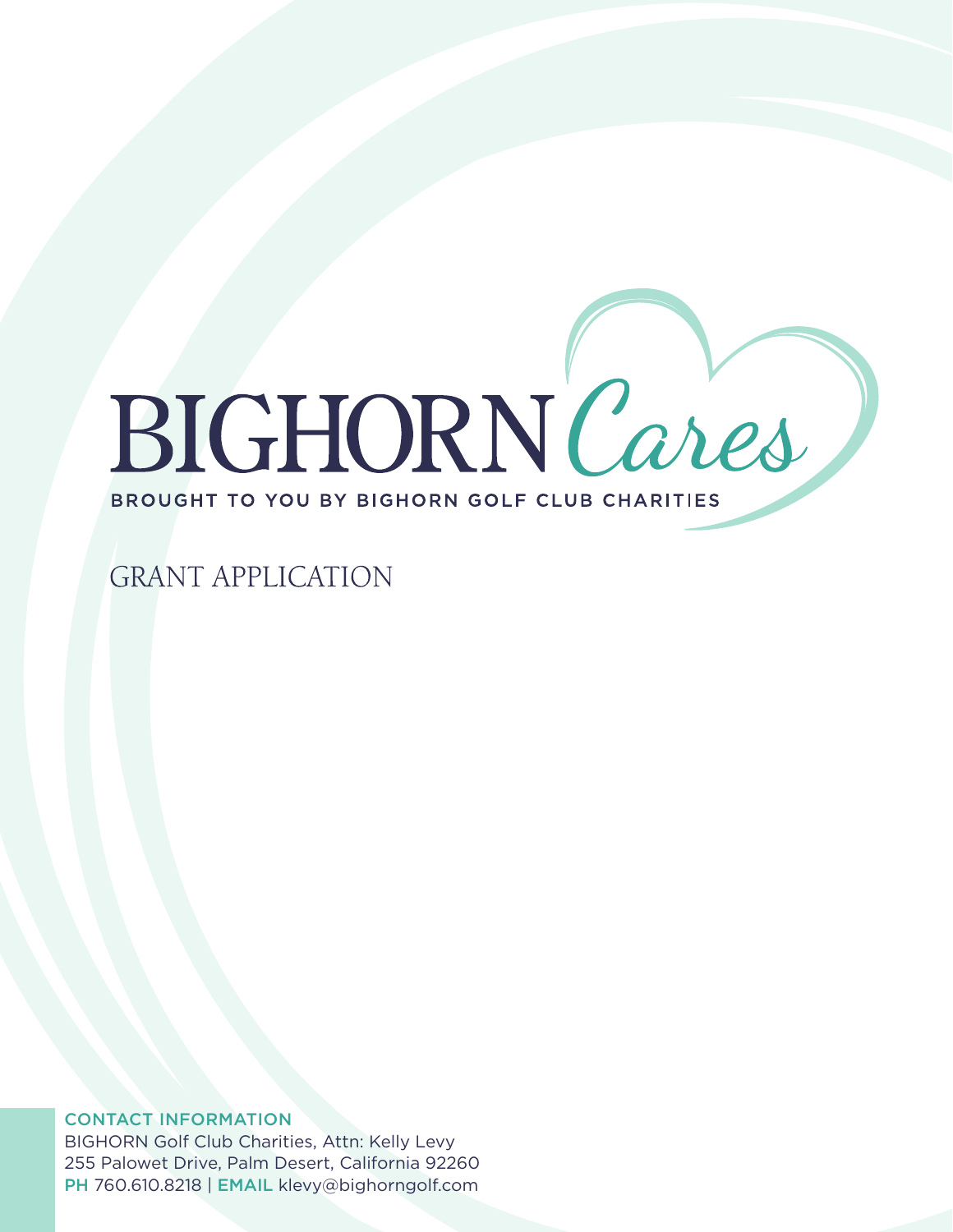

# APPLICATION

BIGHORN Golf Club Charities is committed to Coachella Valley's most worthy charities and 501(c)(3) non-profit organizations are encouraged to submit proposals. **Proposals should explain how a specific project can improve the organization and will contribute to the people they serve. In order to be considered, the request must pertain to a specific project. Requests for general operation and personnel needs will not be considered.**

### **All proposals must be submitted no later than July 1, 2022.**

WHEN SUBMITTING PLEASE COMPLETE AND ATTACH ALL DOCUMENTS.

AWARD RECIPIENTS WILL BE ANNOUNCED DECEMBER 2022 AT BIGHORNCARES.COM

| <b>NAME OF ORGANIZATION:</b>                              |                                |
|-----------------------------------------------------------|--------------------------------|
| <b>MAILING ADDRESS:</b>                                   |                                |
| City / State / Zip:                                       |                                |
| <b>CONTACT PERSON:</b>                                    |                                |
| <b>PHONE AND EMAIL:</b>                                   |                                |
| <b>TAX ID#:</b>                                           | <b>ORGANIZATION'S WEBSITE:</b> |
| <b>GRANT AMOUNT REQUESTED:</b> (Maximum amount: \$25,000) |                                |
| <b>MISSION STATEMENT:</b>                                 |                                |

Is this organization a 501(c)(3)? O YES *Please attach a copy of your 501(c)(3) tax status letter* 

NO *Please explain the "tax status" of the organization on the following page*

#### **Please include the following in your proposal:**

- Background information on project and/or organization. •
- Two (2) letters of recommendation from individuals supporting the proposal stating how this grant will benefit individuals in their area.
- . Two (2) typewritten or neatly handwritten pages, explaining the project and how it will "improve the quality of life for individuals".
- Maximum length of proposal *2 pages please.* •

Attach proposal information to this cover sheet and mail/email/fax to: BIGHORN Golf Club Charities, Attn: Kelly Levy 255 Palowet Drive, Palm Desert, California 92260 EMAIL klevy@bighorngolf.com FAX 760.776.5187 *All proposals will be carefully considered by a selection committee after the July 31st deadline and final decisions will be made by*

*the Board of Directors. All Applicants will be notified in December 2022 and grants will be presented in January 2023.*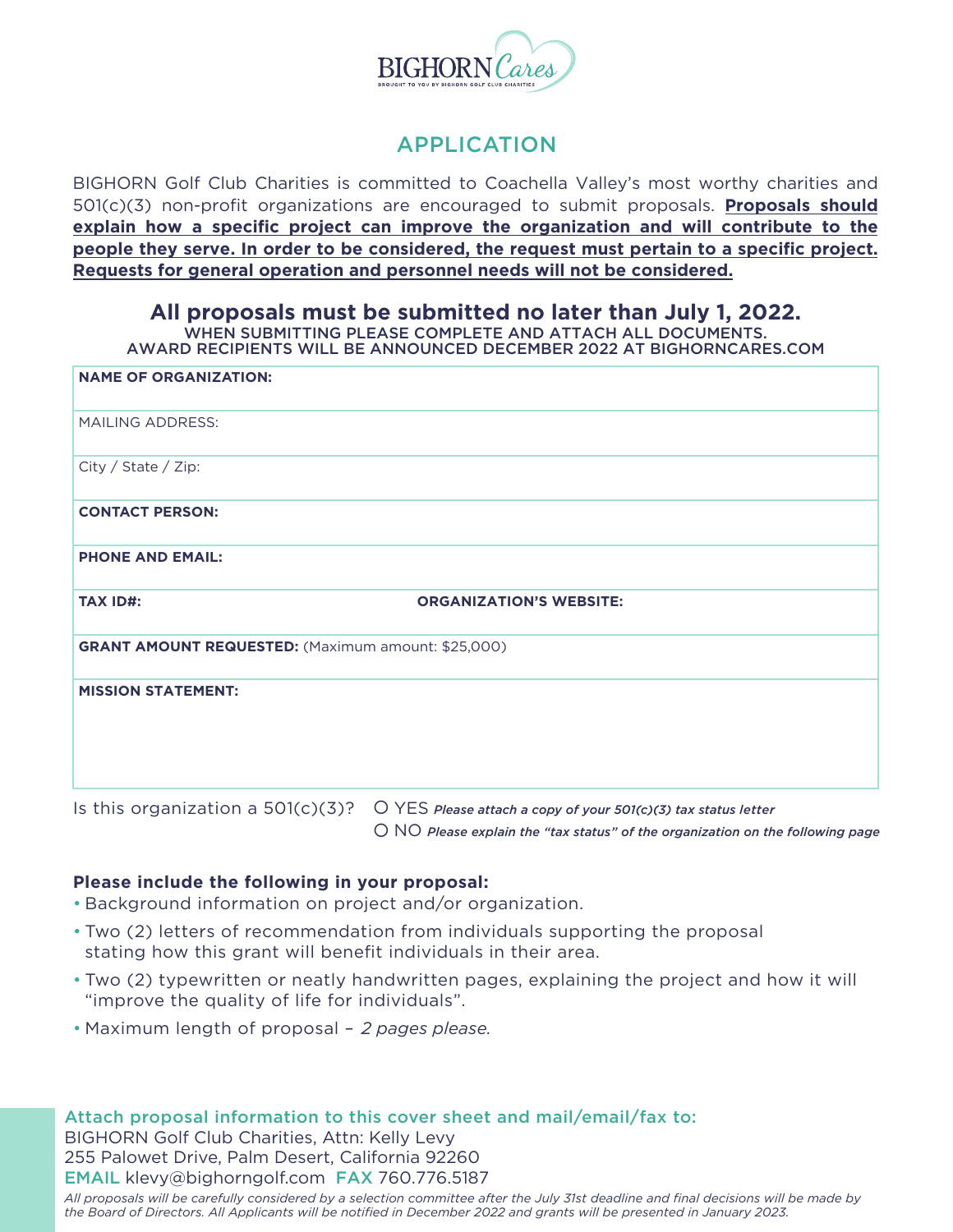

Organization Name: \_\_\_\_\_\_\_\_\_\_\_\_\_\_\_\_\_\_\_\_\_\_\_\_\_\_\_\_\_\_\_\_\_\_\_\_\_\_\_\_\_\_\_\_\_\_\_\_\_\_\_\_\_\_\_\_\_\_

Please enter your Grant Proposal, and an **itemized list that includes funding costs.**